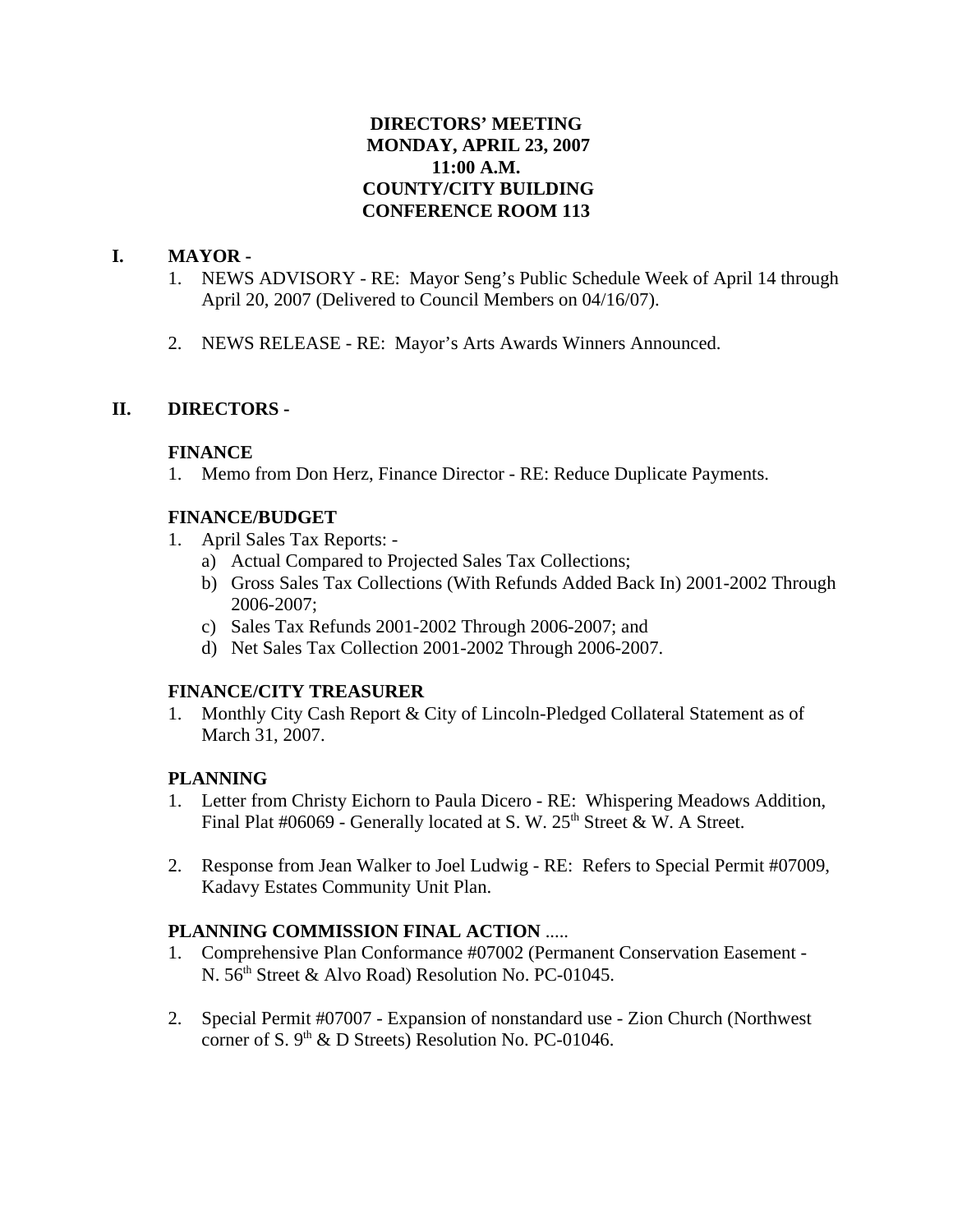#### **PUBLIC WORKS & UTILITIES**

1. ADVISORY - RE: Water main project #700285 -  $2<sup>nd</sup>$  Street; M - J; J Street;  $1<sup>st</sup>$  -  $2<sup>nd</sup>$ .

### **III. CITY CLERK**

#### **IV. COUNCIL REQUESTS/CORRESPONDENCE** -

### **ANNETTE McROY**

- 1. Catalyst One Selection Process Letters:
	- a) To Mayor Seng from Kim Sturzenegger; and
	- b) To Kim Sturzenegger from Mayor Seng.

## **V. MISCELLANEOUS -**

- 1. Email from Joel Ludwig RE: Protect the commercial future of Lincoln/Lancaster County.
- 2. Email from Shannon McGovern RE: NDOR information.
- 3. Email from Neb Economis, Shannon McGovern RE: New Nebraska Motorplex Website.
- 4. Letter from Beth Thacker, Chairman, Mayor's Pedestrian/Bicycle Advisory Committee to Mayor Seng - RE: The downtown bike lanes that were installed in August of 2006.
- 5. Letter from Substance Abuse Action Coalition Prevention Leadership Team RE: Building prevention system to change level of underage drinking and substance abuse throughout Lincoln and Lancaster County.
- 6. Letter & Proclamation of Appreciation presented to the City Council from the Hattie Harris Good Spirits Club International.

#### **VI. ADJOURNMENT**

F:\FILES\CITYCOUN\WP\DA042307.wpd/mmm/tjg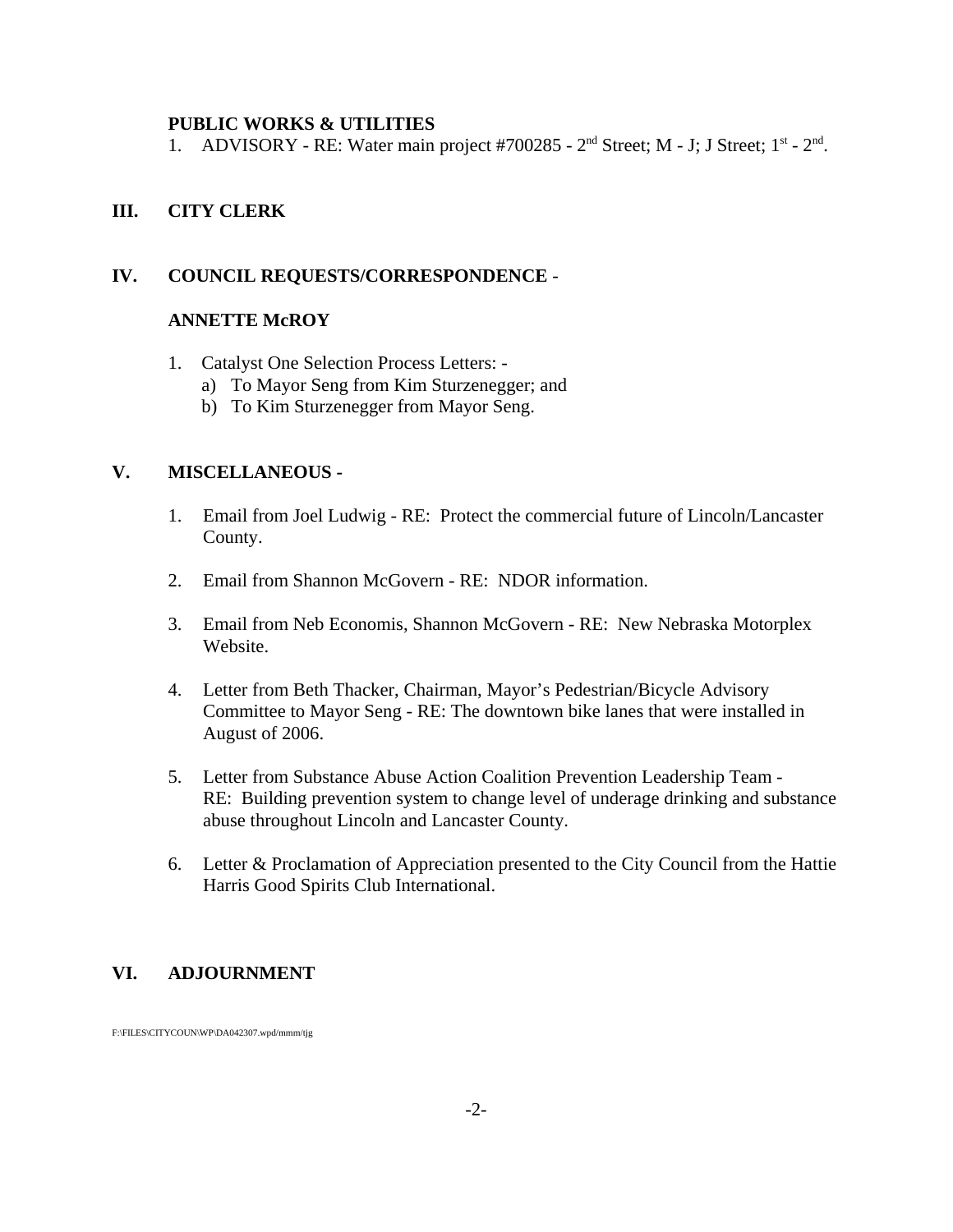# **DIRECTORS' MEETING MINUTES MONDAY, APRIL 23, 2007 11:00 A.M. COUNTY/CITY BUILDING CONFERENCE ROOM 113**

**Council Members Present:** Patte Newman, Chair**;** Dan Marvin, Vice-Chair; Annette McRoy, Ken Svoboda, Jon Camp**,** Jonathan Cook, Robin Eschliman

**Others Present:** Mayor Coleen Seng, Mark Bowen, Ann Harrell, Lin Quenzer, Darl Naumann, Mayor's Office; City Clerk Joan Ross; Dana Roper, City Attorney; Directors and Department Heads; Tammy Grammer, City Council Staff; and Coby Mach, LIBA.

Meeting convened at 11:00 a.m.

Location Announcement of the Nebraska Open Meetings Act: A Copy of the Nebraska Open Meetings Act is Located on the Wall at the Rear of this Room.

## **I. MAYOR -**

Mayor Coleen Seng had nothing to report. Mayor Seng called on Directors.

Don Herz (Finance Director) reported there was an article in the newspaper regarding Lincoln Electric System's \$9.1 million payment due to the annual revenue tax payment. The City's portion of that is \$1.385 million which is about \$86,000 more than we received last year so that would be about a 6% or 7% increase. It's a percent of their retail sales from last year, so that payment comes in at the end of April.

Police Chief Tom Casady reported we've had a number of incidences in the past week. We've had two different students that were arrested for disturbing the peace.

Yesterday morning just before 7:00 a.m. we received two separate calls from two separate citizens who reported gun fire in the East High School parking lot. Both citizens reported seeing a man who got out of either a gray or silver car, set up a target on the parking lot and preceded to discharge a firearm at it several times. We found 76 shell casings last he heard but we are still counting there may be more. Ms. McRoy asked any leads on who it was? Chief Casady stated a white guy, 20's or 30's described either has having a medium build or stocking build, one of the two witnesses said he was wearing a white tank top shirt, driving either a silver two door or gray Sedan that's the description we have right now. The description came from one guy that was driving by and another person who lives across the street so two different sources, independently, no connection between those two people.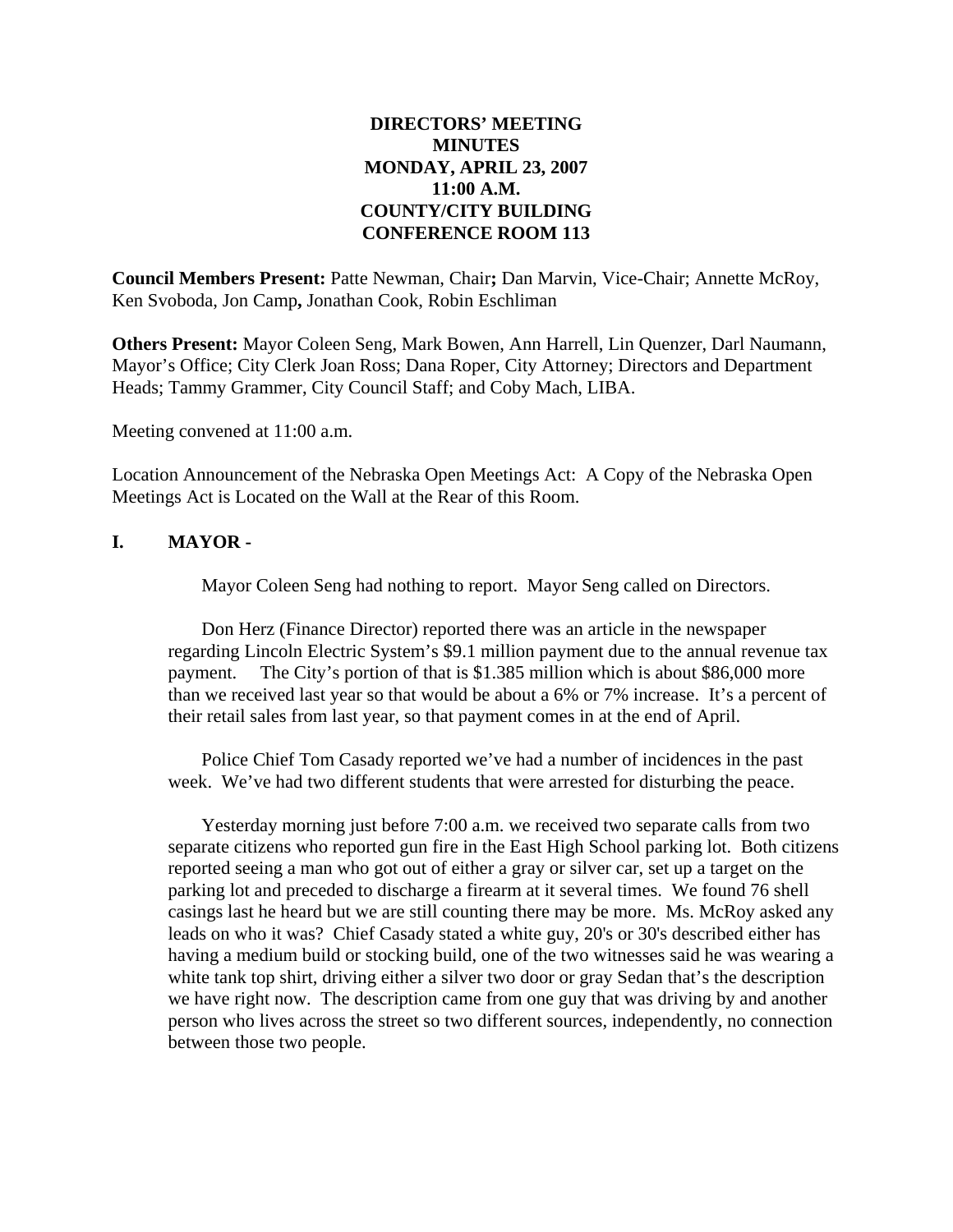We also over night on Friday and Saturday Sargent Mike Bassett from the Southwest Team organized a project using about five officers and we did a prostitution detail in the area of  $14<sup>th</sup>$  & E Street. We arrested six men for soliciting an act of prostitution and we actually arrested under the class four felony of pandering and just to give you an idea of what we are dealing with here. One of the guys is a person that's pretty well known to Lincoln Police officers, LPD has arrested him 33 times of kidnaping, first-degree sexual assault, use of a weapon to commit a felony all the way down to third-degree assaults and trespassing cases that's excluding all his arrests for any warrants for either to appear in court and traffic violations and he's done three terms in prison for various offenses. Chief Casady commented he's darn glad they have people that are both willing to do it and able to do it because it's dangerous and difficult very few people can pull that off.

June Pederson (Aging Director) stated on Saturday morning at the Embassy Suites the agencies Foster Grandparents Program celebrated the annual recognition event for them. We have 43 grandparents in the program, they work in schools all across the city both public and private. We had six children that were recognized for their artwork and their foster grandparents and teachers were also in attendance and we had about 140 attend. The Mayor participated in giving away the awards, it was great fun and it's an excellent program funded mostly by Federal Government. Our Lifetime Health Program provides an annual review of their health conditions and encourages them to participate in the exercise programs that we have at the downtown center. They love it, the teachers love it, the schools are enthusiastic about it, and we're hopeful that the program will continue to grow.

Dana Roper reported the Commission of Industrial Relations entered an order and reported election on the "M" Class employees there were 67-yes votes; 5- no votes; and 9 challenged votes. The nine challenged votes are fire personnel, the fire union during the time it actually was on the ballots had gone out and a few days before they were to be counted local 644 objected to the inclusion of some of the chiefs in the "M" class. Saying that they should appropriately go into the prior union so those are the nine pending ballots that are challenged. Obviously, they are not going to make any difference to the outcome of the election but they have also filed another petition on representation. So, we will probably have a hearing and a discussion on it of probably a disagreement on who would represent them.

Lynn Johnson (Parks & Recreation Director) stated every year we have been planning an annual Arbor Day event and this is the  $30<sup>th</sup>$  year that Lincoln has been recognized as a Tree City USA community. This year the event is at Woods Park starting at 10:00 a.m., the children from St. Teresa's School are going to be there helping plant trees during the program.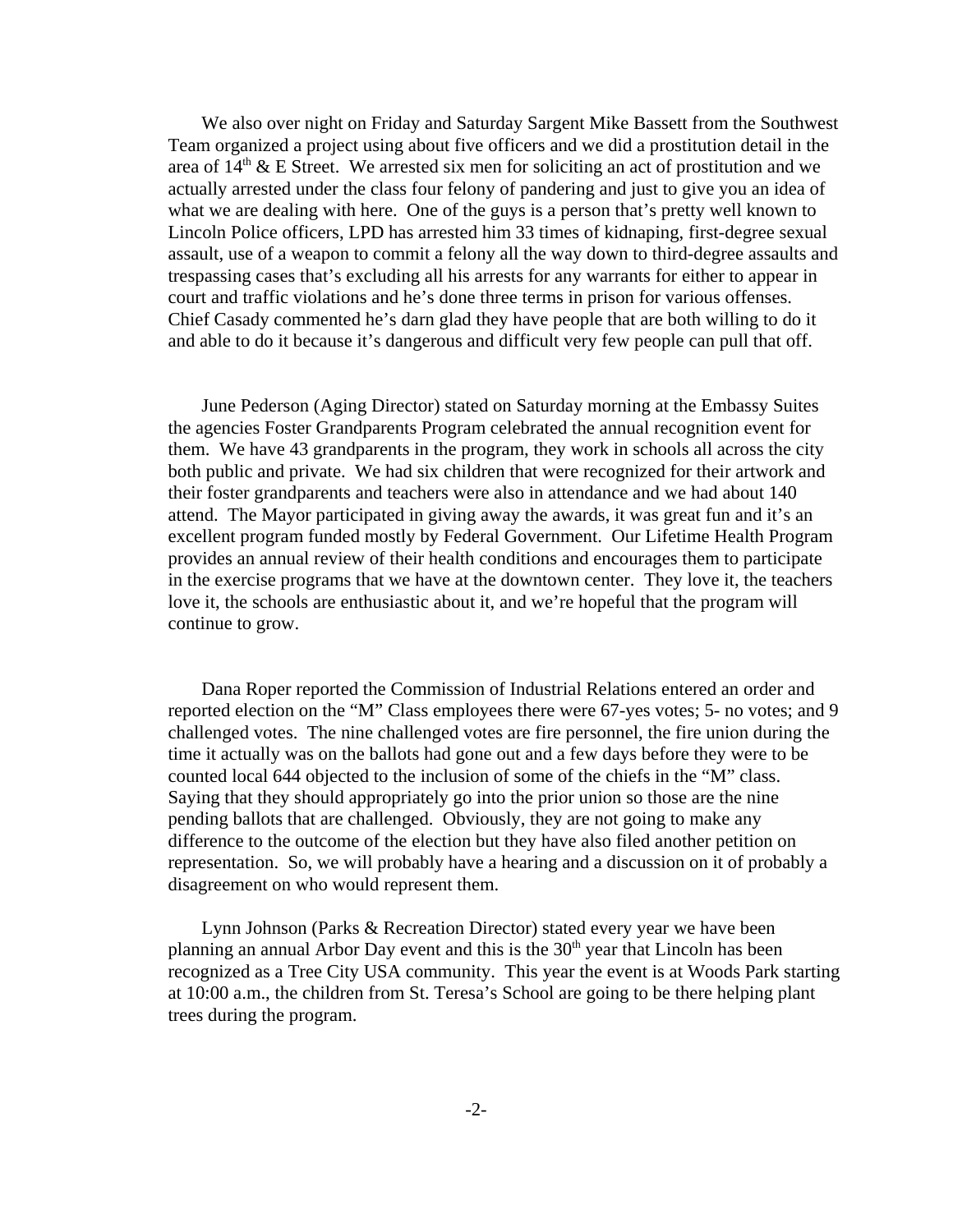Mr. Johnson stated regarding Item 3 on their Agenda today which is a five-year lease/purchase agreement for 32 pieces of golf equipment, we are requesting 3<sup>rd</sup> Reading be expedited on this item. We had hoped to have this equipment in place and in operation for this season. We started this back in November, we did an initial bid and that bid came in higher than what we had budgeted. So, we did a second bid and reduced the number of pieces of equipment that's why this has been delayed, it was the second bid that took about a month to accomplish. So, if possible, we are asking  $3<sup>rd</sup>$  Reading be expedited and that the City Council take action today on this item and then we will get this finalized and get the equipment here. *[#3, 07-64, Approving a five-year lease/purchase agreement between the City and Municipal Services Group, Inc. for the lease of golf course maintenance equipment.]* 

- 1. NEWS ADVISORY RE: Mayor Seng's Public Schedule Week of April 14 through April 20, 2007 (Delivered to Council Members on 04/16/07). — NO COMMENTS
- 2. NEWS RELEASE RE: Mayor's Arts Awards Winners Announced. NO COMMENTS

## **II. DIRECTORS -**

### **FINANCE**

1. Memo from Don Herz, Finance Director - RE: Reduce Duplicate Payments. — NO **COMMENTS** 

## **FINANCE/BUDGET**

- 1. April Sales Tax Reports: NO COMMENTS
	- a) Actual Compared to Projected Sales Tax Collections;
	- b) Gross Sales Tax Collections (With Refunds Added Back In) 2001-2002 Through 2006-2007;
	- c) Sales Tax Refunds 2001-2002 Through 2006-2007; and
	- d) Net Sales Tax Collection 2001-2002 Through 2006-2007.

#### **FINANCE/CITY TREASURER**

1. Monthly City Cash Report & City of Lincoln-Pledged Collateral Statement as of March 31, 2007. — NO COMMENTS

## **PLANNING**

1. Letter from Christy Eichorn to Paula Dicero - RE: Whispering Meadows Addition, Final Plat #06069 - Generally located at S. W.  $25<sup>th</sup>$  Street & W. A Street. — NO COMMENTS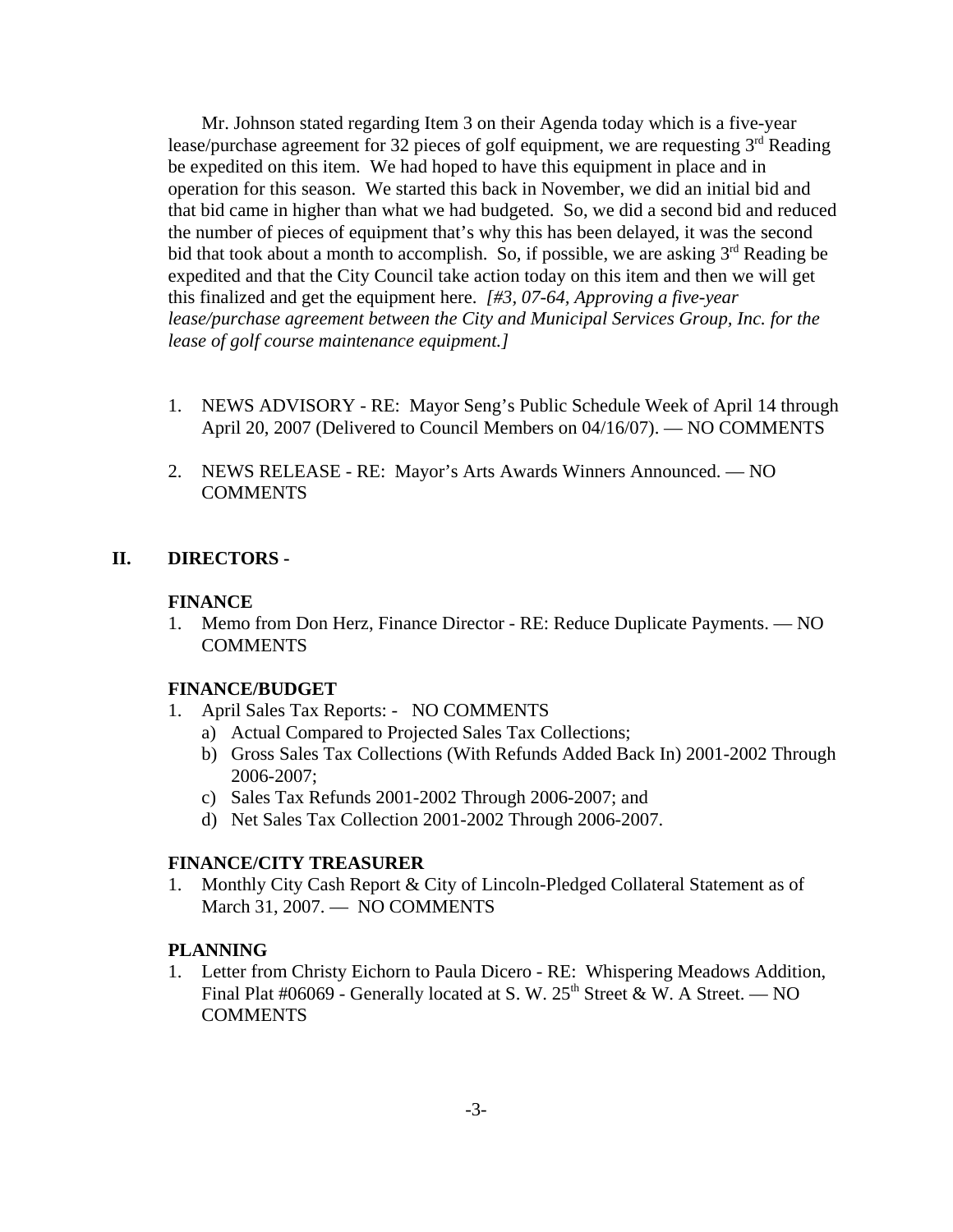2. Response from Jean Walker to Joel Ludwig - RE: Refers to Special Permit #07009, Kadavy Estates Community Unit Plan. — NO COMMENTS

### **PLANNING COMMISSION FINAL ACTION** .....

- 1. Comprehensive Plan Conformance #07002 (Permanent Conservation Easement N. 56<sup>th</sup> Street & Alvo Road) Resolution No. PC-01045. — NO COMMENTS
- 2. Special Permit #07007 Expansion of nonstandard use Zion Church (Northwest corner of S.  $9<sup>th</sup>$  & D Streets) Resolution No. PC-01046. — NO COMMENTS

#### **PUBLIC WORKS & UTILITIES**

1. ADVISORY - RE: Water main project  $#700285$  -  $2<sup>nd</sup>$  Street; M - J; J Street;  $1<sup>st</sup>$  -  $2<sup>nd</sup>$ . — NO COMMENTS

## **III. CITY CLERK -**

City Clerk Joan Ross stated on their Agenda today under 'Public Hearing-Liquor Resolutions' we have just two manager applications.

We have already talked about Item 3. *[#3, 07-64, Approving a five-year lease/purchase agreement between the City and Municipal Services Group, Inc. for the lease of golf course maintenance equipment.]*

## **IV. COUNCIL REQUESTS/CORRESPONDENCE** -

#### **JON CAMP -** No Comments

### **JONATHAN COOK -** No Comments

## **ROBIN ESCHLIMAN -**

Ms. Eschliman stated she would like to speak with Mike Merwick (Building & Safety Director) after the Directors' Meeting today.

### **DAN MARVIN -**

Mr. Marvin stated he would like to speak with Nicole Fleck-Tooze (Public Works & Utilities) and Don Herz (Finance Director) together after the Directors' Meeting today.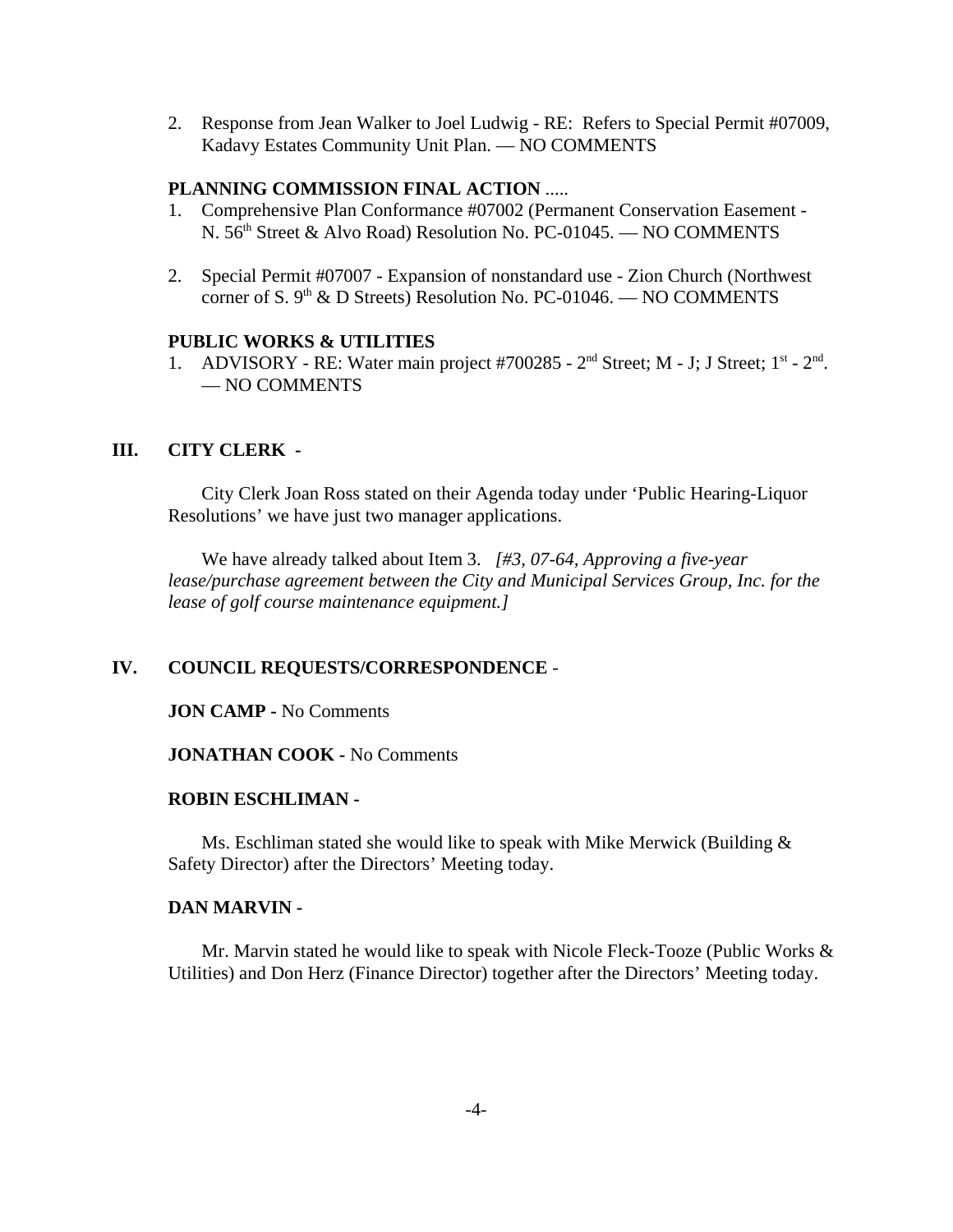# **ANNETTE McROY** - No Comments

- 1. Catalyst One Selection Process Letters: NO COMMENTS
	- a) To Mayor Seng from Kim Sturzenegger; and
	- b) To Kim Sturzenegger from Mayor Seng.

## **KEN SVOBODA -** No Comments

## **PATTE NEWMAN -** No Comments

# **V. MISCELLANEOUS -**

- 1. Email from Joel Ludwig RE: Protect the commercial future of Lincoln/Lancaster County. — NO COMMENTS
- 2. Email from Shannon McGovern RE: NDOR information. NO COMMENTS
- 3. Email from Neb Economis, Shannon McGovern RE: New Nebraska Motorplex Website. — NO COMMENTS
- 4. Letter from Beth Thacker, Chairman, Mayor's Pedestrian/Bicycle Advisory Committee to Mayor Seng - RE: The downtown bike lanes that were installed in August of 2006. — NO COMMENTS
- 5. Letter from Substance Abuse Action Coalition Prevention Leadership Team RE: Building prevention system to change level of underage drinking and substance abuse throughout Lincoln and Lancaster County. — NO COMMENTS
- 6. Letter & Proclamation of Appreciation presented to the City Council from the Hattie Harris Good Spirits Club International. — NO COMMENTS

# **ADDENDUM - (For April 23rd)**

# **I. MAYOR -**

- 1. NEWS ADVISORY RE: Mayor Seng's Public Schedule Week of April 21 through April 27, 2007 - Schedule subject to change. — NO COMMENTS
- 2. NEWS RELEASE RE: Mayor Promotes Infant Immunization. NO COMMENTS